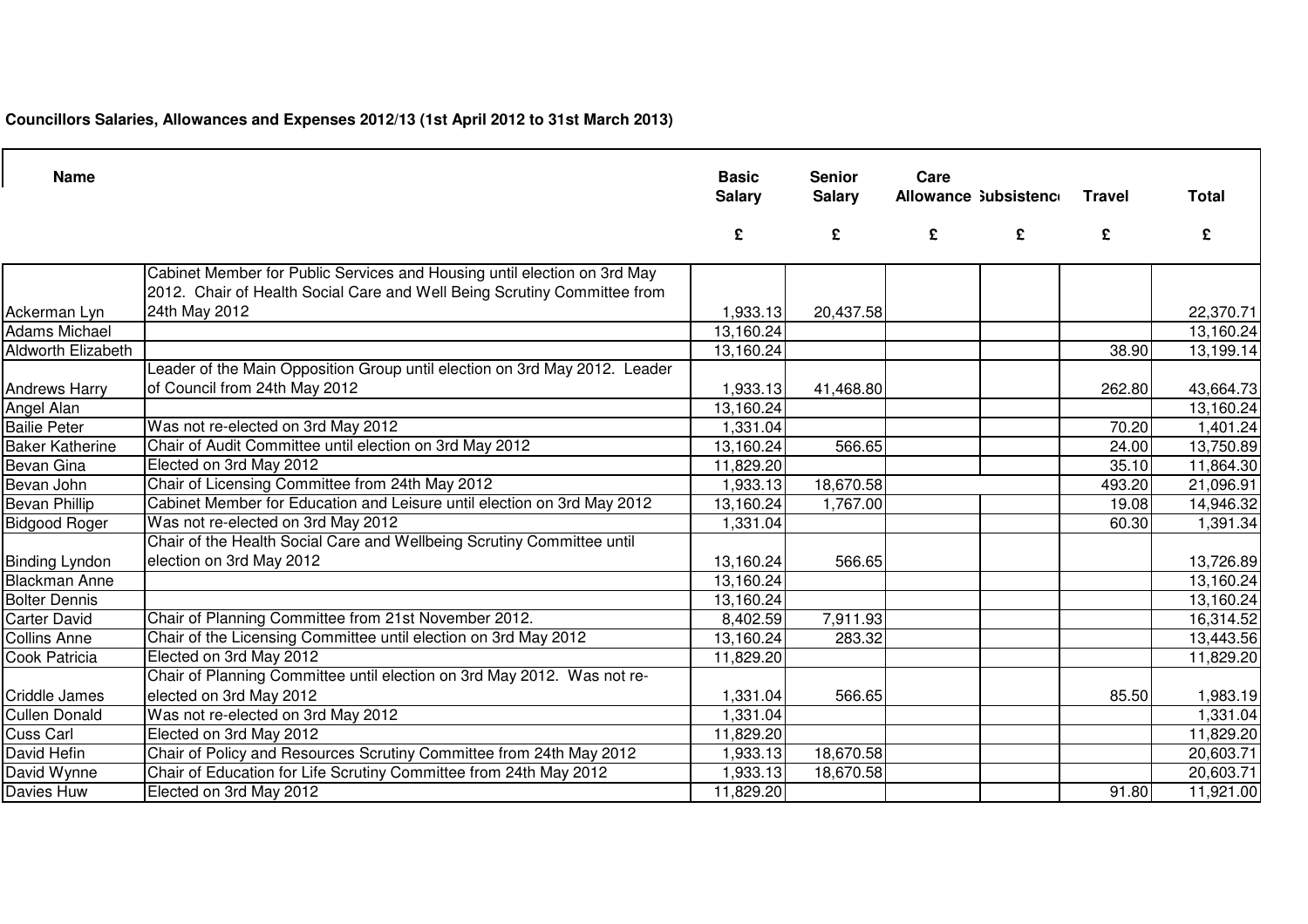|                          | Chair of Regeneration and Environment Scrutiny Committee from 24th May         |           |           |        |                 |           |
|--------------------------|--------------------------------------------------------------------------------|-----------|-----------|--------|-----------------|-----------|
| Davies Tudor             | 2012                                                                           | 1,933.13  | 18,670.58 |        | 226.35          | 20,830.06 |
| Davies Michael           | Was not re-elected on 3rd May 2012                                             | 1,331.04  |           |        |                 | 1,331.04  |
| Davies Ray               |                                                                                | 13,160.24 |           |        | 16.20<br>435.65 | 13,612.09 |
|                          | Cabinet Member for Regeneration and Planning until election on 3rd May         |           |           |        |                 |           |
| Davies Ron               | 2012. Was not re-elected on 3rd May 2012                                       | 1,331.04  | 1,767.00  |        | 229.05          | 3,327.09  |
| Dawson Kevin             | Elected on 3rd May 2012                                                        | 11,829.20 |           |        |                 | 11,829.20 |
| Dix Nigel                |                                                                                | 13,160.24 |           |        |                 | 13,160.24 |
| Durham Colin             | Elected on 3rd May 2012                                                        | 11,829.20 |           |        |                 | 11,829.20 |
| Ellis Diana              | Elected on 3rd May 2012                                                        | 11,829.20 |           |        |                 | 11,829.20 |
| <b>Elsbury Colin</b>     | Chair of Regeneration Scrutiny Committee until election on 3rd May 2012        | 13,160.24 | 566.65    |        | 188.10          | 13,914.99 |
|                          | Chair of Licensing Committee until election on 3rd May 2012. Was not re-       |           |           |        |                 |           |
| Evans John               | elected on 3rd May 2012                                                        | 1,331.04  | 283.32    |        | 76.50           | 1,690.86  |
|                          | Elected on 3rd May 2012. Cabinet Member for Human Resources and                |           |           |        |                 |           |
| Forehead Christine       | Governance/Business Manager from 24th May 2012                                 | 602.09    | 24,524.86 |        |                 | 25,126.95 |
| <b>Forehead Elaine</b>   | Elected on 3rd May 2012                                                        | 11,829.20 |           |        |                 | 11,829.20 |
|                          | Cabinet Member for Human Resources from 24th May 2011 until election on        |           |           |        |                 |           |
| <b>Fussell James</b>     | 3rd May 2012. Chair of Audit Committee from 19th September 2012                | 6,170.15  | 13,391.45 |        | 486.00          | 20,047.60 |
| Gale June                | Elected on 3rd May 2012                                                        | 11,829.20 |           |        | 331.65          | 12,160.85 |
| <b>Gardiner Leon</b>     | Elected on 3rd May 2012                                                        | 11,829.20 |           |        | 260.55          | 12,089.75 |
| George Nigel             | Elected on 3rd May 2012                                                        | 11,829.20 |           |        | 378.00          | 12,207.20 |
| Gordon Colin             | Elected on 3rd May 2012                                                        | 11,829.20 |           |        |                 | 11,829.20 |
|                          | Cabinet Member for Public Protection, Engineering and Transport until election |           |           |        |                 |           |
| Gough Rob                | on 3rd May 2012                                                                | 13,160.24 | 1,767.00  |        | 109.50          | 15,036.74 |
| <b>Gray Michael</b>      | Deputy Mayor from 24th May 2012                                                | 1,933.13  | 14,450.36 |        | 361.10          | 16,744.59 |
| <b>Griffiths Phyllis</b> |                                                                                | 13,160.24 |           |        |                 | 13,160.24 |
|                          |                                                                                |           |           |        |                 |           |
| Hardacre David           | Cabinet Member for Performance and Asset Management from 24th May 2012         | 1,933.13  | 24,524.86 |        | 921.35          | 27,379.34 |
| <b>Havard Derek</b>      | Elected on 3rd May 2012                                                        | 11,829.20 |           |        | 99.90           | 11,929.10 |
| <b>Hawker Chris</b>      | Elected on 3rd May 2012                                                        | 11,829.20 |           |        | 35.10           | 11,864.30 |
| Higgs Alan               |                                                                                | 13,160.24 |           |        | 312.30          | 13,472.54 |
|                          | Cabinet Member for Performance, Property and Asset Management until            |           |           |        |                 |           |
| Hobbs Colin              | election on 3rd May 2012. Was not re-elected on 3rd May 2012                   | 1,331.04  | 1,767.00  |        |                 | 3,098.04  |
| <b>Hughes Graham</b>     |                                                                                | 13,160.24 |           |        |                 | 13,160.24 |
|                          | Chair of Education for Life Scrutiny Committee until election on 3rd May 2012. |           |           |        |                 |           |
| Hughes Lynne             | Was not re-elected on 3rd May 2012                                             | 1,331.04  | 566.65    | 146.25 | 60.30           | 2,104.24  |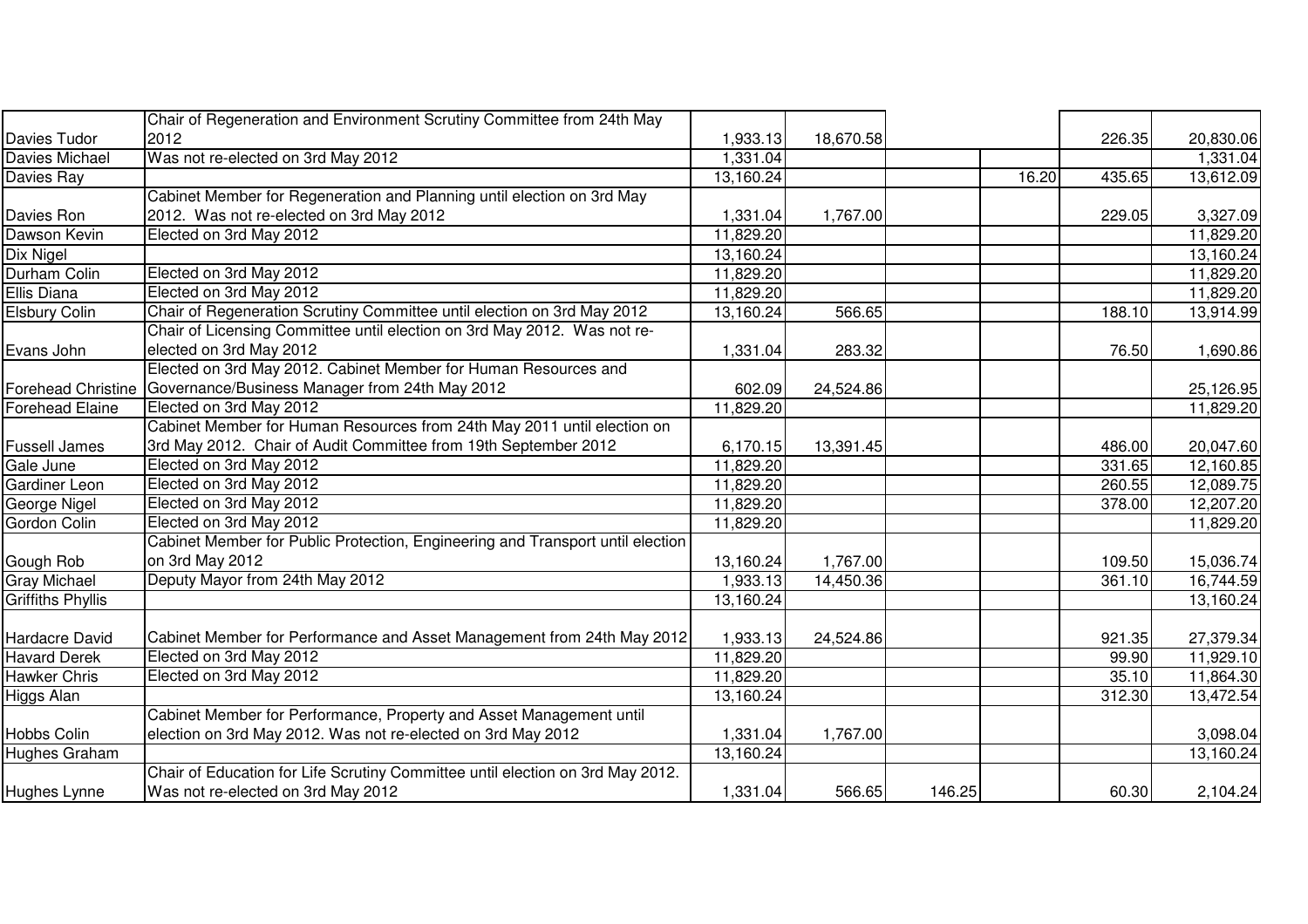|                        | Cabinet Member for Regeneration Planning and Sustainable Development          |           |           |          |           |
|------------------------|-------------------------------------------------------------------------------|-----------|-----------|----------|-----------|
| James Ken              | from 24 May 2012                                                              | 1,933.13  | 24,524.86 | 1,360.95 | 27,818.94 |
| James Martyn           |                                                                               | 13,160.24 |           |          | 13,160.24 |
|                        |                                                                               |           |           |          |           |
| Jenkins Stan           | Chair of Planning Committee from 24th May 2012 until 20th November 2012       | 4,494.94  | 10,758.65 | 488.52   | 15,742.11 |
|                        |                                                                               |           |           |          |           |
| Jenkins Vera           | Mayor until election on 3rd May 2012. Was not re-elected on 3rd May 2012      | 1,331.04  | 1,416.63  |          | 2,747.67  |
| <b>Johnston Gary</b>   | Elected on 3rd May 2012                                                       | 11,829.20 |           |          | 11,829.20 |
| Jones Barbara          | Elected on 3rd May 2012                                                       | 11,829.20 |           |          | 11,829.20 |
| Jones Gerald           | Deputy Leader and Cabinet Member for Housing from 24th May 2012               | 1,933.13  | 26,518.89 | 764.25   | 29,216.27 |
| Jones Janet            |                                                                               | 13,160.24 |           |          | 13,160.24 |
| Kent Stephen           |                                                                               | 13,160.24 |           |          | 13,160.24 |
| <b>Kirby Gez</b>       | Elected on 3rd May 2012                                                       | 11,829.20 |           | 63.60    | 11,892.80 |
| Lewis Andrew           | Elected on 3rd May 2012                                                       | 11,829.20 |           |          | 11,829.20 |
| Lloyd Keith            |                                                                               | 13,160.24 |           | 253.80   | 13,414.04 |
|                        | Deputy Leader and Cabinet Member for Finance, Procurement and                 |           |           |          |           |
|                        | Sustainability until election on 3rd May 2012. Chair of Democratic Services   |           |           |          |           |
| Mann Colin             | Committee and Leader of the Main Opposition Group from 24th May 2012.         | 1,933.13  | 20,614.30 | 237.40   | 22,784.83 |
| Morgan Sean            | Elected on 3rd May 2012                                                       | 11,829.20 |           |          | 11,829.20 |
|                        | Chair of Licensing Committee until election on 3rd May 2012. Was not re-      |           |           |          |           |
| Newman Mark            | elected on 3rd May 2012                                                       | 1,331.04  | 283.32    |          | 1,614.36  |
| <b>Oliver Gaynor</b>   | Mayor from 24th May 2012                                                      | 1,933.13  | 18,224.94 |          | 20,158.07 |
| <b>Parker Malcolm</b>  | Was not re-elected on 3rd May 2012                                            | 1,331.04  |           |          | 1,331.04  |
| Passmore Rhianon       | Cabinet Member for Education and Lifelong learning from 24th May 2012         | 1,933.13  | 24,524.86 | 620.10   | 27,078.09 |
| Poole David            | Cabinet Member for Community and Leisure Services from 24th May 2012          | 1,933.13  | 24,524.86 | 744.35   | 27,202.34 |
| <b>Potter Rosa</b>     | Did not seek re-election on 3rd May 2012                                      | ,296.01   |           | 57.60    | 1,353.61  |
| Preece Denver          | Chair of Licensing Committee until election on 3rd May 2012                   | 13,160.24 | 283.32    | 436.50   | 13,880.06 |
| <b>Presley Kay</b>     | Was not re-elected on 3rd May 2012                                            | 1,331.04  |           |          | 1,331.04  |
|                        |                                                                               |           |           |          |           |
| Prew Michael           | Chair of Living Environment Scrutiny Committee until election on 3rd May 2012 | 13,160.24 | 566.65    |          | 13,726.89 |
| <b>Price Dianne</b>    |                                                                               | 13,160.24 |           |          | 13,160.24 |
|                        | Leader of Council until election on 3rd May 2012. Was not re-elected on 3rd   |           |           |          |           |
| <b>Pritchard Allan</b> | May 2012                                                                      | 1,331.04  | 3,534.10  |          | 4,865.14  |
| <b>Pritchard James</b> |                                                                               | 11,829.20 |           |          | 11,829.20 |
| Pritchard Judith       | Cabinet Member for Social Services until election on 3rd May 2012             | 13,160.24 | 1,767.00  | 45.90    | 14,973.14 |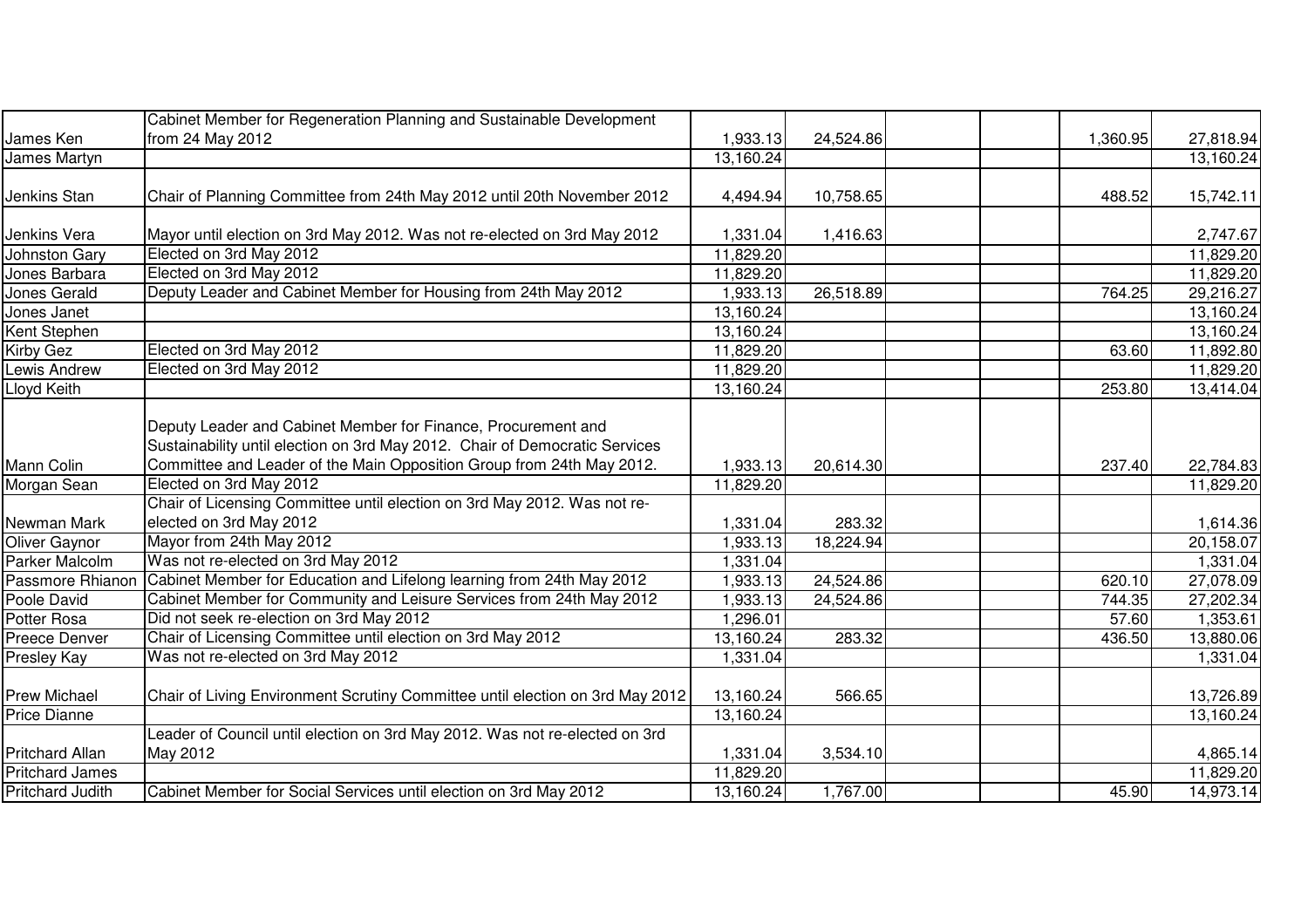| <b>Pugh Richard</b>   | Did not seek re-election on 3rd May 2012                                   | ,296.01    |            |        |       |           | ,296.01     |
|-----------------------|----------------------------------------------------------------------------|------------|------------|--------|-------|-----------|-------------|
| <b>Rees David</b>     |                                                                            | 13,160.24  |            |        |       |           | 13,160.24   |
| Rees Les              | Councillor until 12 July 2012                                              | 3,703.96   |            |        |       | 13.00     | 3,716.96    |
|                       | Deputy Leader and Cabinet Member for Corporate Services from 24th May      |            |            |        |       |           |             |
| Reynolds Keith        | 2012                                                                       | 1,933.13   | 26,518.89  |        |       | 357.30    | 28,809.32   |
| Roberts John          |                                                                            | 13,160.24  |            |        |       |           | 13,160.24   |
| Saralis Roy           | Elected on 3rd May 2012                                                    | 11,829.20  |            |        |       |           | 11,829.20   |
| Sargent Margaret      | Deputy Mayor until election on 3rd May 2012                                | 13,160.24  | 471.74     |        |       | 54.00     | 13,685.98   |
| Simmonds Graham       | Did not seek re-election on 3rd May 2012                                   | ,296.01    |            |        |       |           | 1,296.01    |
| Smallman Keith        | Was not re-elected on 3rd May 2012                                         | 1,331.04   |            |        |       |           | 1,331.04    |
| <b>Stenner Eluned</b> | Elected on 25th October 2012                                               | 5,702.10   |            |        |       |           | 5,702.10    |
| Summers Jean          | Elected on 3rd May 2012                                                    | 11,829.20  |            |        |       | 139.50    | 11,968.70   |
|                       | Chair of Policy and Resources Scrutiny Committee until election on 3rd May |            |            |        |       |           |             |
| Taylor John           | 2012                                                                       | 13,160.24  | 566.65     |        |       |           | 13,726.89   |
| <b>Toomer Betty</b>   | Did not seek re-election on 3rd May 2012                                   | 1,296.01   |            |        |       |           | 1,296.01    |
| <b>Tucker Marlene</b> | Was not re-elected on 3rd May 2012                                         | 1,331.04   |            |        |       |           | ,331.04     |
| Whittle Lindsay*      |                                                                            |            |            |        |       |           |             |
| <b>Williams Linda</b> | Was not re-elected on 3rd May 2012                                         | 1,331.04   |            |        |       | 91.80     | A22.84,     |
|                       | Cabinet member for Highways, Transportation and Engineering from 24th May  |            |            |        |       |           |             |
| <b>Williams Tom</b>   | 2012                                                                       | 1,933.13   | 24,524.86  |        |       | 562.85    | 27,020.84   |
| Wilson Jonathan       | Was not re-elected on 3rd May 2012                                         | ,331.04    |            |        |       |           | 1,331.04    |
| <b>Woodyatt Robin</b> | Cabinet Member for Social Services from 24th May 2012                      | 1,933.13   | 24,524.86  |        |       |           | 26,457.99   |
|                       |                                                                            | 719,810.92 | 466,009.43 | 146.25 | 16.20 | 11,983.70 | ,197,966.50 |

\*Cllr Whittle has decided to forego his Basic Salary

## **Allowances and Expenses paid by the South Wales Fire and Rescue Authority**

| Name                | <b>Position Held</b> | <b>Members</b>   | Chair/            | Travel |
|---------------------|----------------------|------------------|-------------------|--------|
|                     |                      | <b>Allowance</b> | <b>Vice Chair</b> |        |
|                     |                      |                  | <b>Allowance</b>  |        |
|                     |                      |                  |                   |        |
| <b>Tudor Davies</b> | Chair                |                  | 7489.82           | 602.10 |
| Dennis Bolter       | <b>Member</b>        | 206.18           |                   |        |